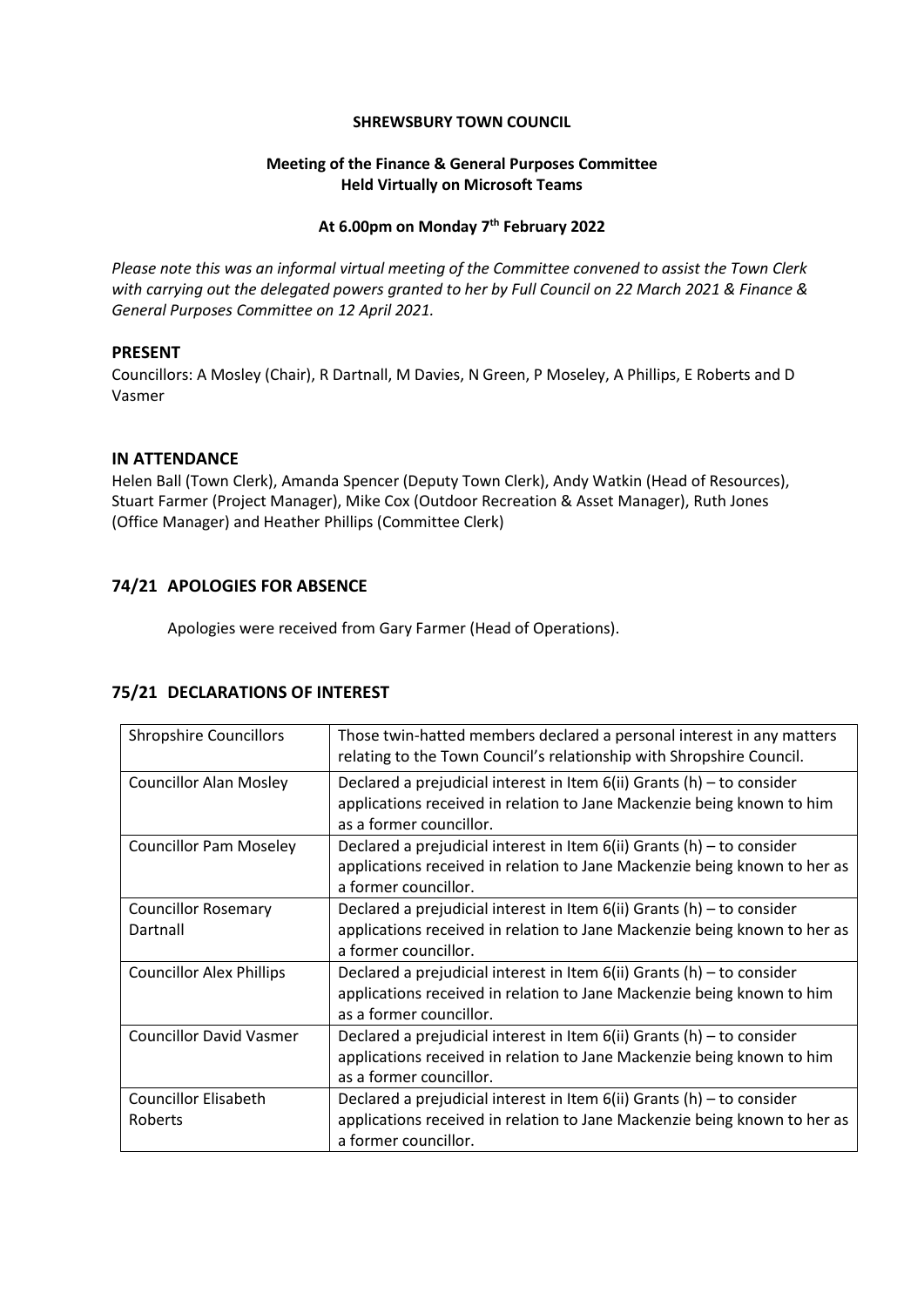| <b>Councillor Nat Green</b> | Declared a prejudicial interest in Item $6(ii)$ (c) and (h) Grants – to consider |
|-----------------------------|----------------------------------------------------------------------------------|
|                             | applications received in relation to his involvement with (c) The Hive           |
|                             | being a Board Member and (h) Jane Mackenzie being known to him as a              |
|                             | former councillor.                                                               |

# **76/21 MINUTES OF THE LAST MEETING**

The Minutes of the Finance & General Purposes Committee meeting held on 10 January 2022 were submitted and circulated as read.

### **RESOLVED:**

**That the minutes of the Finance & General Purposes Committee meeting held on 6 January 2022 be approved and signed as a correct record.**

# **77/21 MATTERS ARISING FROM PREVIOUS MINUTES**

There were no matters arising.

# **78/21 GRANTS**

#### **78/1 Update on Community & Councillor Grant Funds**

The RFO circulated a Grant Summary 2021-22 prior to the meeting which listed the grant amounts awarded so far and those to be considered at the meeting. He reported that funds of £6150 were available as the Shropshire European Organisation had had to defer their event and had been asked to resubmit an application for a community grant later this year. Councillors were asked to consider making contributions from their Councillor Grant Fund to the Community Grant Fund applicants.

### **78/1 Applications for Community Grants**

The Chair welcomed those who had joined the meeting on behalf of the Community Grants applicants. He asked them to give a brief overview of how much was being requested, what the funds would be for and what difference it would make to their organisation, the users of their service or facility, and what difference it would make to the residents of Shrewsbury. Members were encouraged to ask questions following the presentations and a summary of each is as follows:

**(a) Action for Children** – requested £2544.50 to fund a caravan holiday in North Wales for 4 of the residents at Sycamore House. The children range from 5 to 18 years of age and have learning and physical disabilities. The caravans are specially adapted for people with disabilities and are therefore expensive.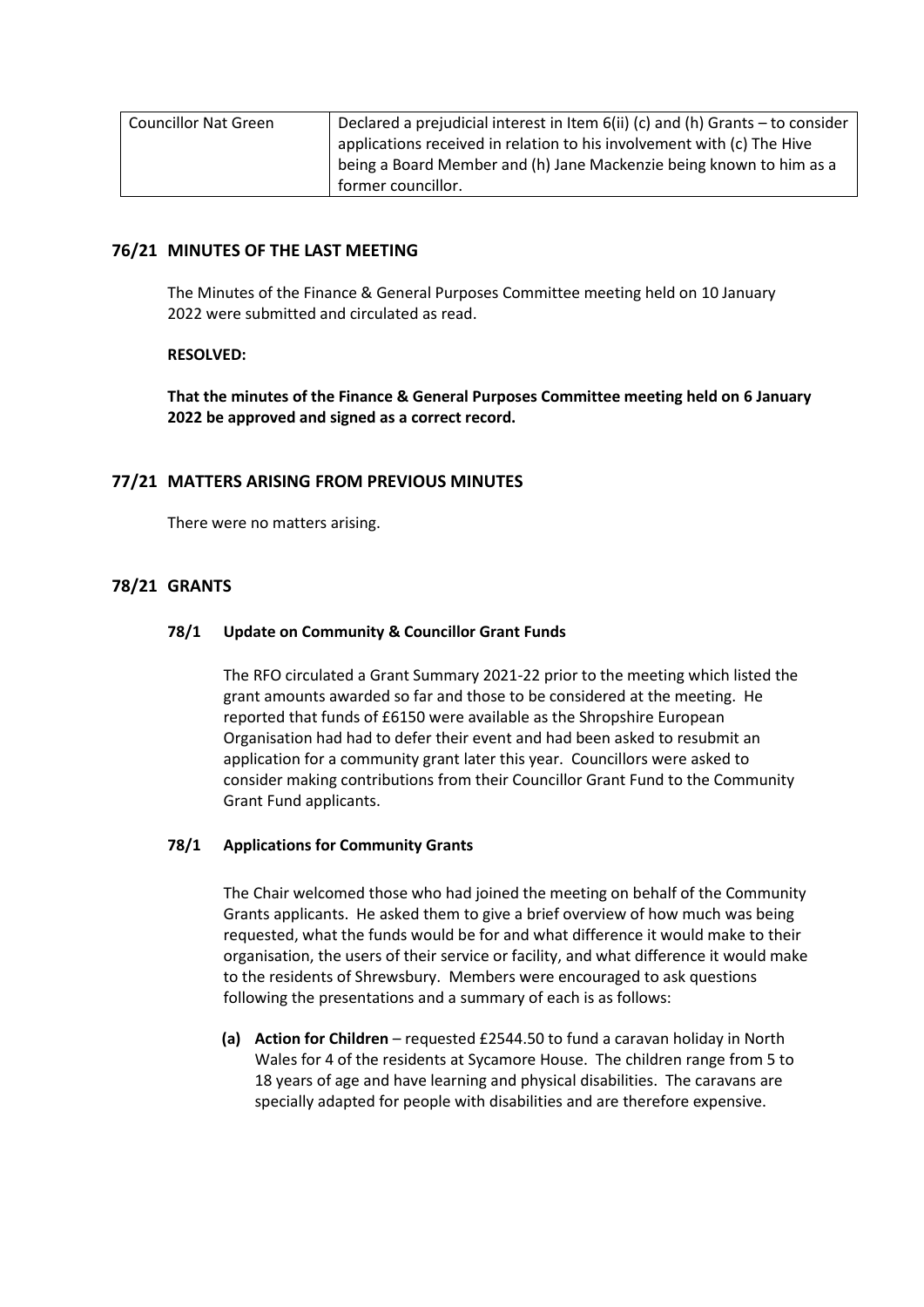#### **RESOLVED:**

#### **That £1000 be awarded to Action for Children.**

**(b) Darwin Community Centre** – requested £2000 to fund a new WC and the replacement of a leaky urinal in the Gents toilets. The Centre has not been able to undertake its usual fundraising activities due to nervousness during and after the Pandemic, and it has lost two of its regular bookings (a playgroup and Mad Cow Productions). The building is Grade II listed and concerns are growing regarding the sharply rising costs of gas and electricity. The Centre was willing to release some of their £9000 reserve should councillors agree to only partially fund the project.

### **RESOLVED:**

# **That £1000 be awarded to Darwin Community Centre.**

**(c) The Hive (HMM Arts Ltd)** – requested £1940 to help fund weekly music workshops for 0–5-year-old children and to make improvements to the courtyard garden. Both these activities will help promote health and wellbeing. Due to the Pandemic, the music workshops cannot be run at full capacity but the costs for the activity are the same; subsidies for this are sought in the meantime. The courtyard garden is used regularly by many young people and, although it has a new pergola, it still requires a little improvement; the project would involve young people in order for them to learn new skills.

### **RESOLVED:**

**That £500 be awarded to The Hive for the music workshops together with a number of plants for the courtyard garden donated from the Town Council Nursery.**

**(d) Meole Brace Juniors Football Club** – requested £1000 for a portable defibrillator at the Meole Brace Primary School site and improved pitch maintenance for the growing club. Players come from across Shrewsbury and surrounding local villages. As the club doesn't own the facilities, they cannot access Football Association money but do contribute to the cost of the maintenance of the Meole Brace Secondary and Primary schools' pitches. Fundraising has been curtailed by the Pandemic and without funding membership fees will have to rise significantly for all members of the club.

### **RESOLVED:**

**That the applicant be encouraged to contact their local councillor with a view to applying for a Local Councillor Grants Fund for these projects.**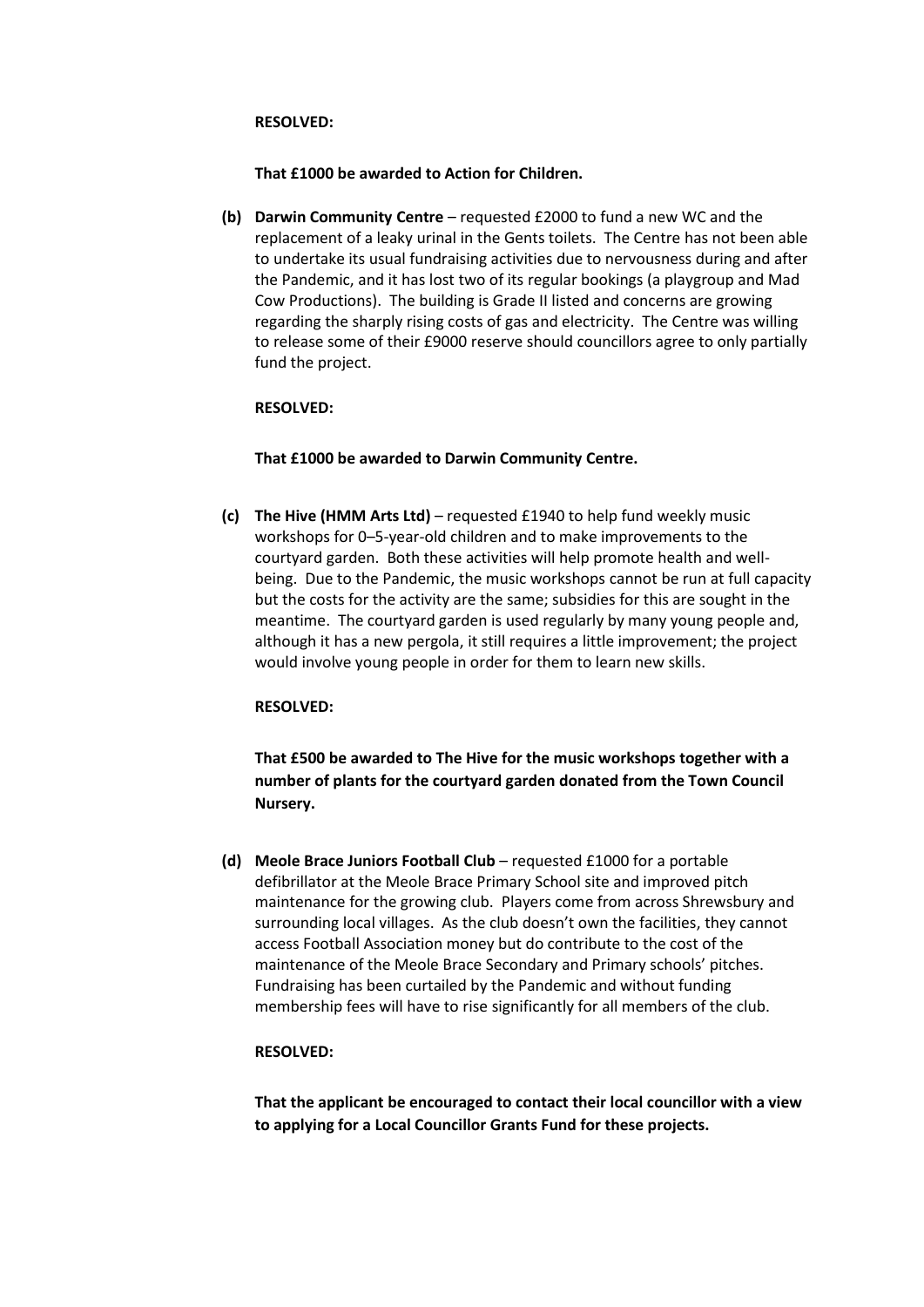**(e) Meole Brace Secondary School** – requested £1499 for the installation of a defibrillator outside the school premises for use by the community. Whilst the school already has 2 defibrillators, these are only accessible during school time or when the Sports Centre be in use by the community. The School will pay for the installation and ongoing associated costs. Meole Brace Secondary School did not qualify for a defibrillator when a previous councillor raised funds for these a few years ago as it already had 2 on site. Parents and the local community have not yet been approached about raising funds for this project.

## **RESOLVED:**

**That the applicant be encouraged to contact their local councillor with a view to applying for a Local Councillor Grants Fund for this project.**

**(f) Old Shrewsbury Bowling Club** – requested £1252 for the purchase of a defibrillator for inside the Club House. The Bowling Club is a thriving club with around 120 members, many of which are fairly senior. The application to the Council was for the full price of installing a defibrillator but the Club was willing to fundraise any shortfall and look into installing the defibrillator outside the Club House in order for it to be accessible to members of the community.

### **RESOLVED:**

**That the applicant be encouraged to contact their local councillor with a view to applying for a Local Councillor Grants Fund for this project.**

**(g) Severn Community Charitable Trust** – requested £1469.92 for Pop-up BabyStops across Shrewsbury as an extension of the BabyStop baby share event that currently takes place in Castlefields. A large trailer has been donated to the Trust for this purpose. The aim of BabyStop is to reduce waste and support families in saving money, particularly those that fall through the gaps, by offering preloved baby clothes and equipment donated by local businesses and charities. Seven events have been held so far with over 50 families regularly attending. Events take place on a Sunday and there are no buses hence the reason for wanting to open pop-up BabyStops, particularly in previous Sure Start areas (ie North Shrewsbury, Monkmoor and the Meole estate) and these would be targeted first.

### **RESOLVED:**

**That £1000 be awarded to the Severn Community Charitable Trust together with £250 and £219.92 respectively from the Local Councillor Grants Funds of Councillor Alex Phillips (Bagley Ward) and Councillor Rosemary Dartnall (Column Ward) on the condition that a Pop-Up BabyStop event is held in their wards.**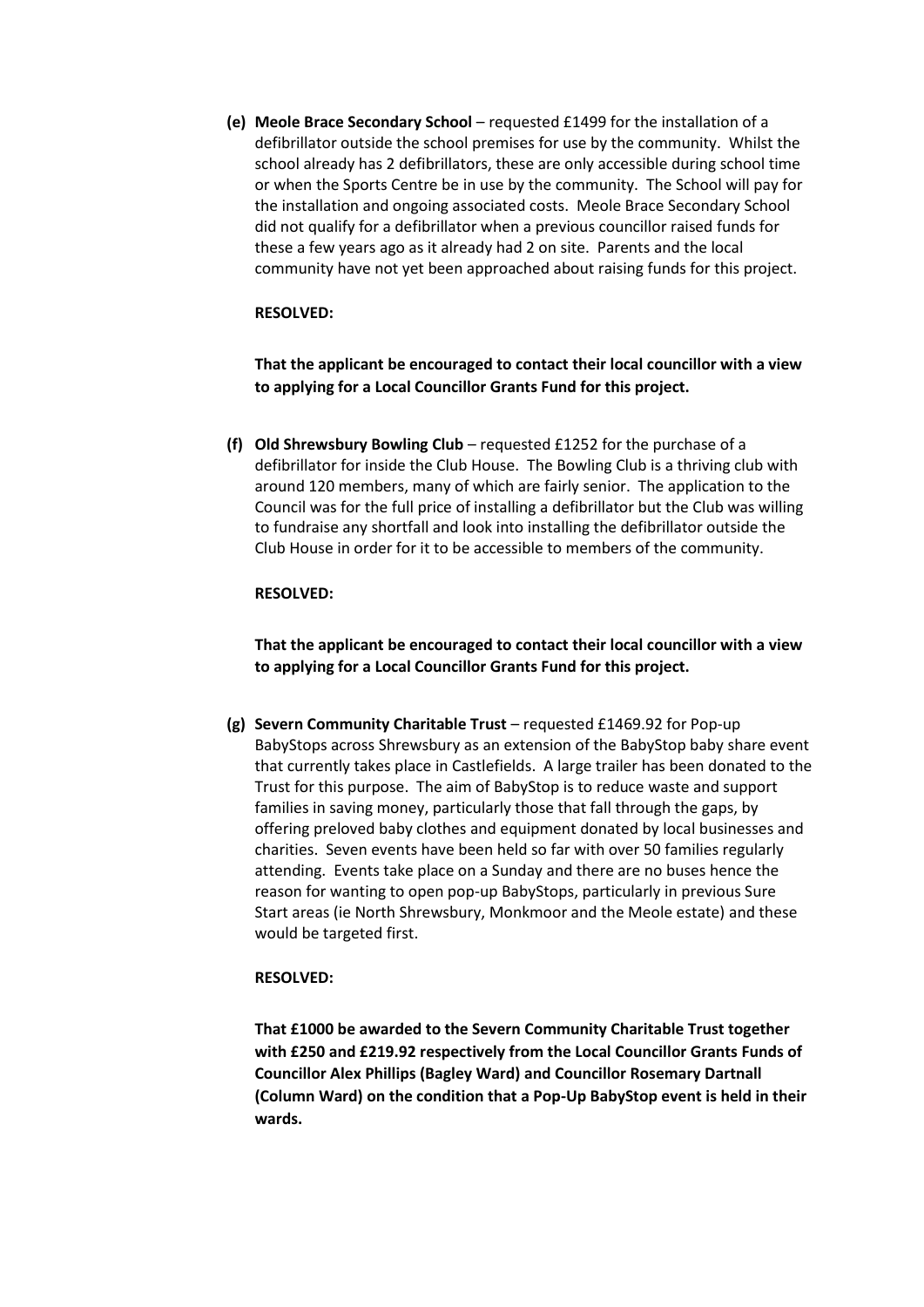**(h) Share Shrewsbury** – requested £1000 for professional marketing and advertising of a two-day virtual conference to raise public awareness about the impact of alcohol and for sharing latest research about support to promote recovery and mental wellbeing. The conference will have national and international speakers and they are offering their services for free in order to spread the alcohol harm message. Yarringtons are delivering the event at a reduced price. It will be of particular interest to NHS practitioners, local government staff and those working in the sector or in recovery. Shropshire Council and Wrekin Housing Trust are involved in the event and hope was expressed that Shrewsbury Town Council will come on board as a sponsor and partner.

### **RESOLVED:**

#### **That £500 be awarded to Share Shrewsbury.**

**(i) Shrewsbury & Oswestry Crucial Crew** – requested £1000 for their 2022 event to cover costs such as catering, children's transport, T-shirts and workbooks etc. Crucial Crew is in its  $28<sup>th</sup>$  year and over the last two years during Covid children were still able to benefit from the event via workbooks but in the meantime, income has been destroyed. Funds so far raised have come from local sponsors, including Rotary groups, and people in the community. Councillors were invited to attend the event as chaperones.

#### **RESOLVED:**

**That £1000 be awarded to Shrewsbury & Oswestry Crucial Crew for the 2022 event but that £36 only would come from the Community Grants Fund. The remaining £964 will be made up of contributions from the Local Councillor Grants Funds of Councillor Alan Mosley £250 (Castlefields & Ditherington Ward), Councillor Rosemary Dartnall £250 (Column Ward), Councillor Pam Moseley £214 (Monkmoor Ward) and Councillor David Vasmer £250 (Underdale Ward); and that respective schools in those wards be notified of such.**

**(j) Shrewsbury Hockey Club** – requested £2000 for the refurbishment of the artificial turf pitch at Meole Brace Secondary School. The pitch gets waterlogged when it rains and is then prone to freezing, the lines have faded and there is little artificial "grass" left. £28K is required before the end of February and £12K has already been raised so far. It was reported that this matter had previously been discussed by the Committee when Sean McCarthy (Leisure Projects Officer – Shropshire) had presented a request for a contribution towards the project from the Town Council's CIL Neighbourhood Fund. The Committee had asked that this matter be reconsidered once any final funding shortfall had been determined. The Committee felt that the Community Grant Fund was not the place to fill any shortfall more the discussion regarding Neighbourhood Funding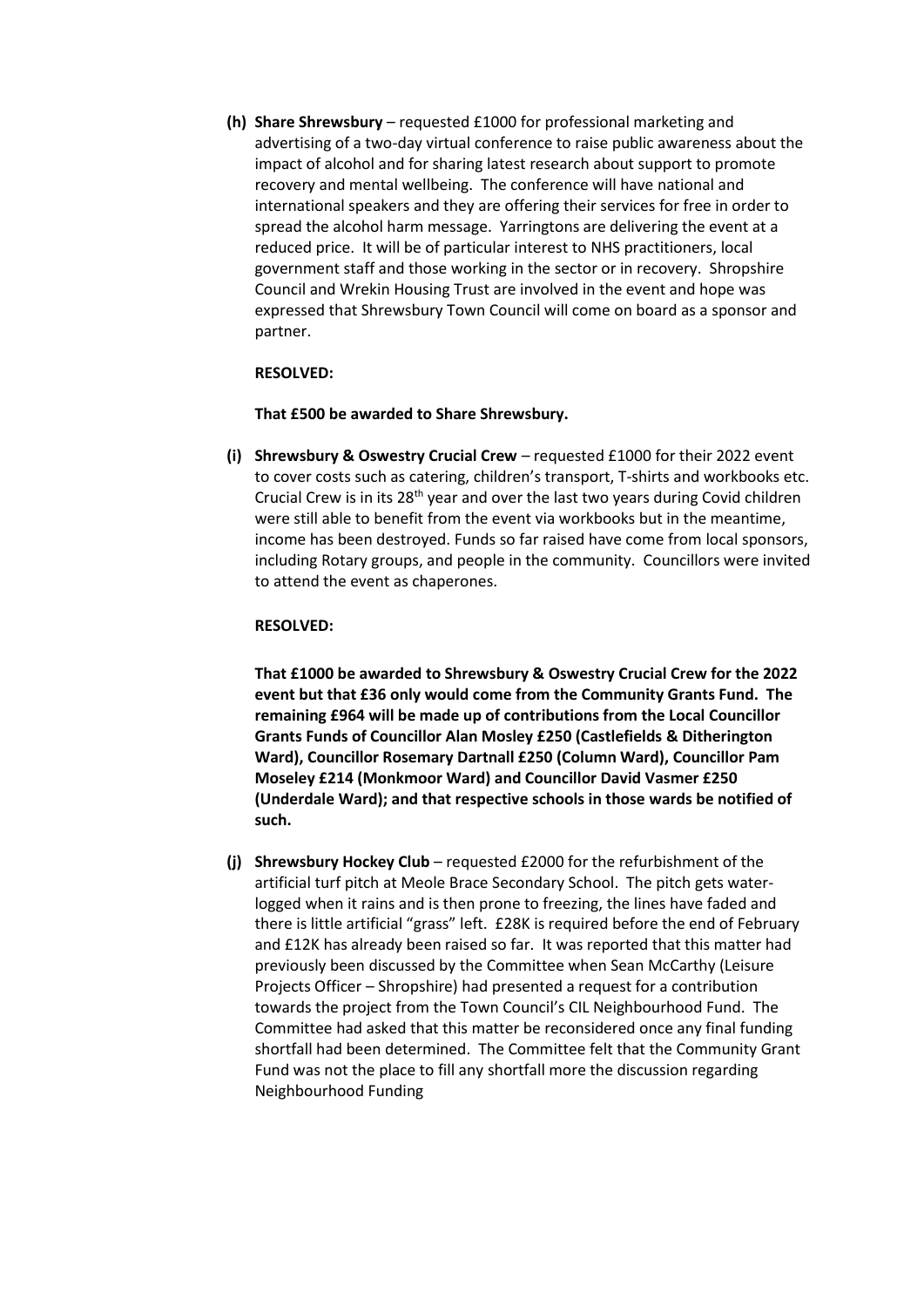#### **RESOLVED:**

**That the applicant be encouraged make a presentation to the next meeting of Full Council on 21 March 2022 to consider any shortfall that the Neighbourhood Fund might fill**

**(k) Shrewsbury Summer Season Ltd** – requested £1000 to help to fund the 350th anniversary event of The Shrewsbury Dancing Master, John Weaver, in 2023. A small information leaflet is to be published and a commemorative installation is proposed in the location of Old St Chad's. The events to be held next year should pay for themselves.

### **RESOLVED:**

#### **That £300 be awarded to Shrewsbury Summer Season Ltd.**

**(l) Shropshire Brass Ensemble** – requested £450 to cover mainly transport costs for 7 members of the group to attend the joint commemorations in August 2022 of the 80<sup>th</sup> Anniversary of the Dieppe Raids and the D-Day Landings in Normandy. The band would not only be representing Shrewsbury but also playing at various Normandy beaches.

#### **RESOLVED:**

**That £450 be awarded to Shropshire Brass Ensemble.**

### **79/21 UPDATE ON COMMITTEE & WORKING GROUP ACTIVITY**

### **79/1 Climate Change Standing Committee**

The Climate Change Standing Committee met on 13 January 2022 and the minutes were circulated to members prior to this meeting. It was noted that the proposals for an apprentice will be brought to a future Finance & General Purposes Committee meeting for consideration.

### **RESOLVED:**

**That the minutes be noted.**

#### **79/2 Youth Working Group**

The Youth Working Group met on 20 January 2022 and the minutes were circulated to members prior to this meeting. It was noted that a new Youth & Community Officer has been appointed to replace Adam Purnell.

#### **RESOLVED:**

**That the minutes be noted.**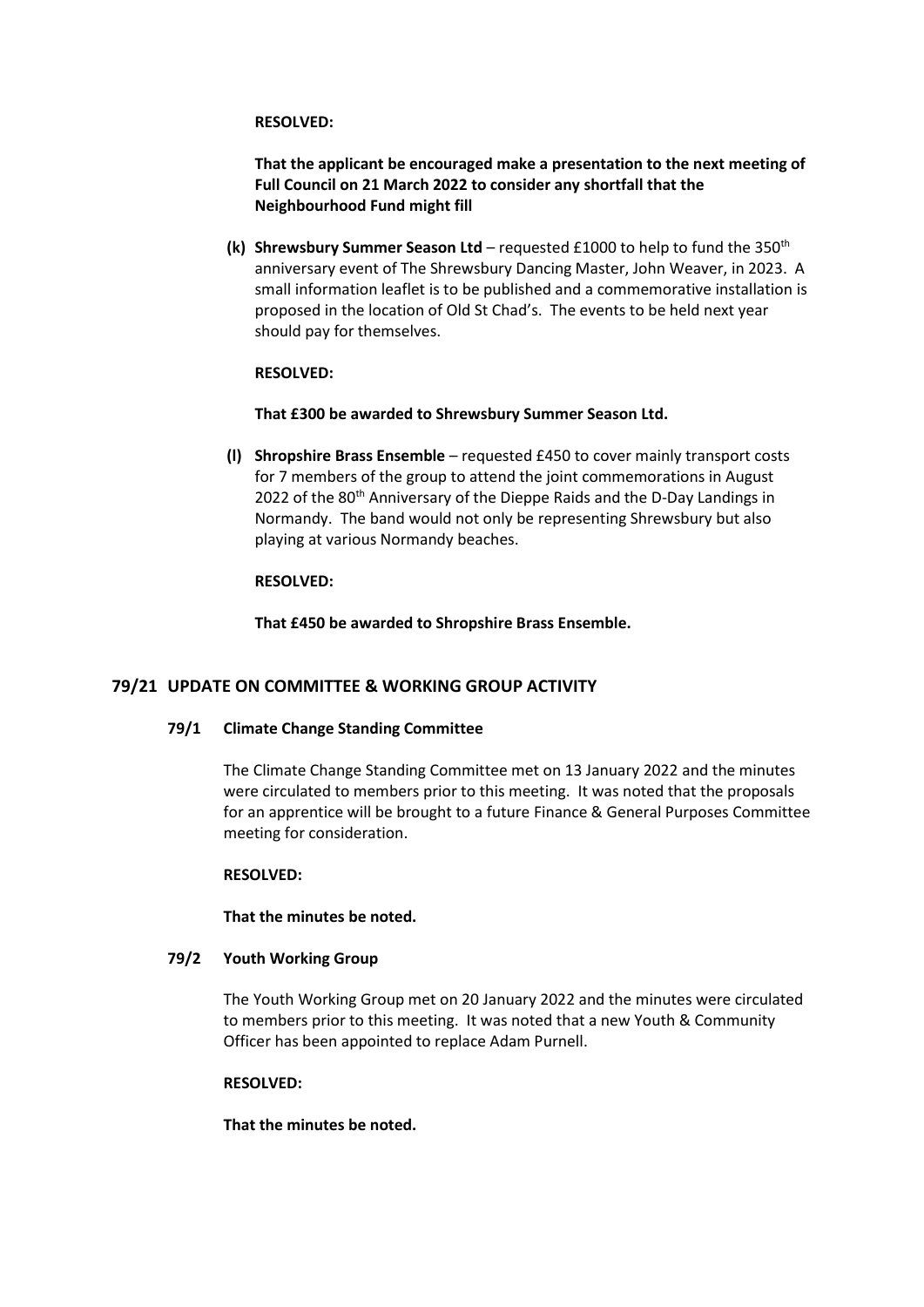#### **79/3 Civics Working Group**

The Civics Working Group met on 27 January 2022 and the minutes were circulated to members prior to this meeting.

#### **RESOLVED:**

#### **That the minutes be noted.**

### **80/21 PAYMENT SCHEDULES**

Prior to the meeting, the Responsible Finance Officer (RFO) circulated the Schedule of Payments for the period 28 November 2021 to 28 January 2022. These have been agreed by two signatories before the RFO and Town Clerk. No comments or concerns were raised.

#### **RECOMMENDED:**

**That the schedule of payments passed for payment for the period 28 November to 28 January 2022 be approved.**

### **82/21 QUARTER 3 MANAGEMENT ACCOUNTS**

Prior to this meeting the Quarter 3 Management Account 2021/22 report was circulated to members together with the Detailed and Consolidated Income and Expenditure Account for the Quarter Ended 31 December 2021.

The RFO added that there were no particular issues to bring to the attention of the committee. As it is 2 months until the end of the financial year, the RFO asked councillors to note the underspend in the budget; this is due to projects that may be carried forward to next year. He would be reviewing any budget underspends as the end of the financial year draws to a close.

Members enquired about the current volatility of the energy markets. The RFO advised that the current volatility in energy markets will not immediately impact the Council due to the forward pricing model of future contracts. This smoothed the peaks and troughs instead of creating huge highs and lows. This would be reviewed as part of ongoing budget monitoring.

### **RESOLVED:**

**That the Quarter 3 Management Accounts Report be noted.**

### **82/21 TENDER WORK**

A report on tendering activity and details on tendering progress was circulated to members prior to the meeting.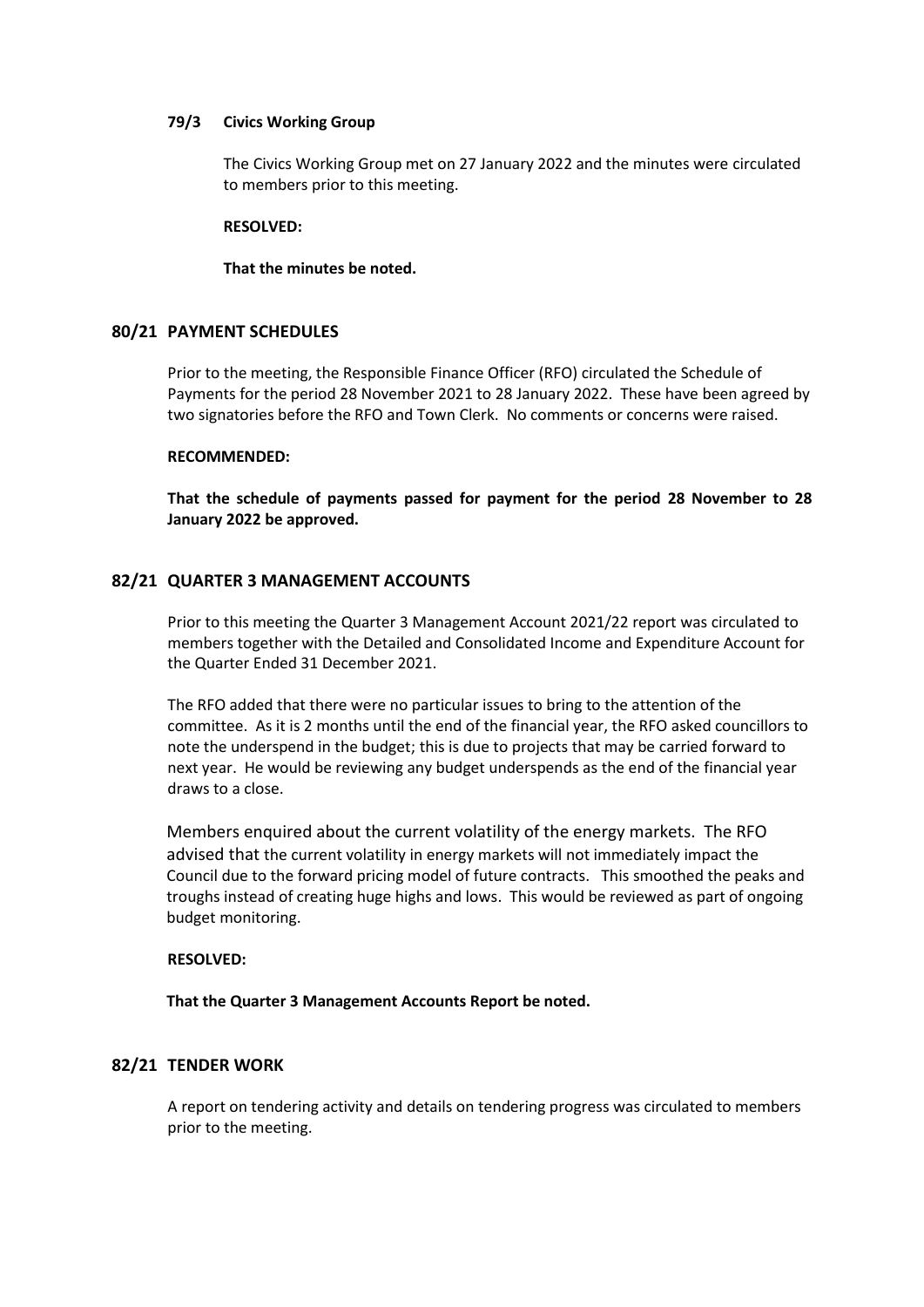The Project Manager added that a number of projects are starting to reach completion where there had previously been delays on supplies or company staffing issues.

#### **RESOLVED:**

#### **That the report be noted.**

## **83/21 INTERNAL AUDITOR**

Prior to the meeting, a report on the Effectiveness of Internal Audit was circulated to members.

For the benefit of new councillors, the RFO explained briefly that the External Auditor views the year end accounts whilst an Internal Auditor, appointed by the Council, runs on a 5 year programme. The auditing process is thorough and robust. No concerns were raised at the audit.

The RFO also stated that there were no actions arising from the audit but consideration for future areas of the plan should be amended following any change of direction following the visioning exercise and MTFP.

#### **RESOLVED:**

**That the report into the Effectiveness of Internal Audit be accepted.**

### **84/21 RISK MANAGEMENT**

The following Town Council papers were circulated to members prior to the meeting:

- (i) A report on Risk Management
- (ii) Risk Strategy Management
- (iii) Counter Fraud & Corruption Strategy

The Town Clerk explained to members that every year an assessment of risks to the Council must be undertaken. This is part of the Audit Process which feeds into the requirements of the Annual Return. It is broken down into two areas: general assessment of risk and an assessment of potential financial fraud and/or corruption. The Town Clerk oversees the general risk assessment and the RFO undertakes the financial risk.

To assess the Council's general risks, a piece of software called the Local Council Risk Service is used; this software is bespoke to Parish and Town Councils. Every year the Council uploads its service delivery, the kind of risks faced in carrying out its services together with the likelihood and severity of those risks if they were to happen. Following this, control measures are uploaded, and the likelihood and severity of risks is run again. The system then looks at whether additional action needs to be taken and produces an action plan. It also produces various checklists that staff use to control risk. The Town Clerk had circulated the Action Plan to all members of the Council.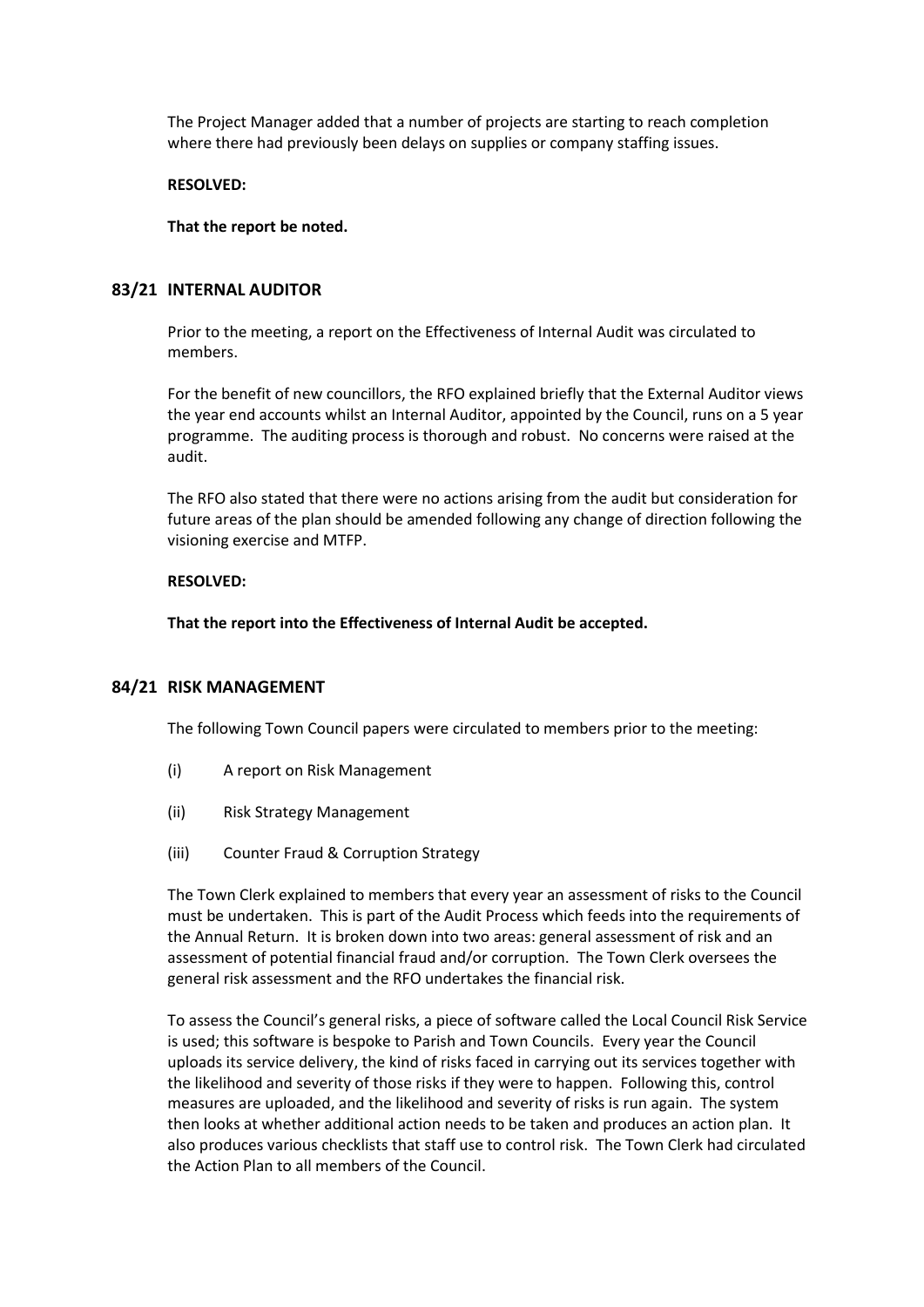The Town Clerk drew members' attention to the part in the Risk Management report where it is explained that COVID remains the biggest risk on various fronts from transmission of virus, financial loss, impact on facilities and impact on staff. It was emphasised that all controls possible have been put in place but that the fact remains that the likely risk of transmission of the virus and its severity is still high. All necessary measures in relation to all the risks identified in the Action Plan have been implemented (and not just COVID-related) and measures are in place to respond should the risks be borne out.

# **RESOLVED:**

- **(i) That the existing Risk Management Strategy be re-affirmed.**
- **(ii) That the existing Counter-Fraud & Corruption Strategy be re-affirmed.**
- **(iii) That members note the updated Risk Assessments.**

# **85/21 INVESTMENT STRATEGY**

The Town Council's Annual Investment Strategy 2022/23 was circulated to members prior to the meeting. The RFO was optimistic about the returns on the Council's investments would start to increase.

A visioning exercise will take place to feed into decisions as to how funds might be used but that this is the proposed strategy for the coming year. It was noted that climate change will be taken into consideration by the Council and that it does not make any investments with organisations that might have interests in fossil fuels and its banks are based in the UK. The RFO will report back to this committee regarding the Council's investment policy in relation to climate change.

### **RESOLVED:**

**That the Investment Strategy for the financial year 2022/23 be accepted.**

*Councillor Green joined the meeting.*

# **86/21 CAPITAL PROGRAMME**

An update on the Capital Programme was circulated prior the meeting and the Town Clerk updated members as follows:

- Costings for **Stanley Lane Recreation Ground** works were progressing**.**
- The **Solar Lights** installation in The Quarry had been completed and some very good feedback received.
- **Greenacre Play Area** was out for tender.
- **Castlewalk Nature Trail** was all ready for build but awaiting Councillor consultation.
- Town Centre **office accommodation** was being progressed.